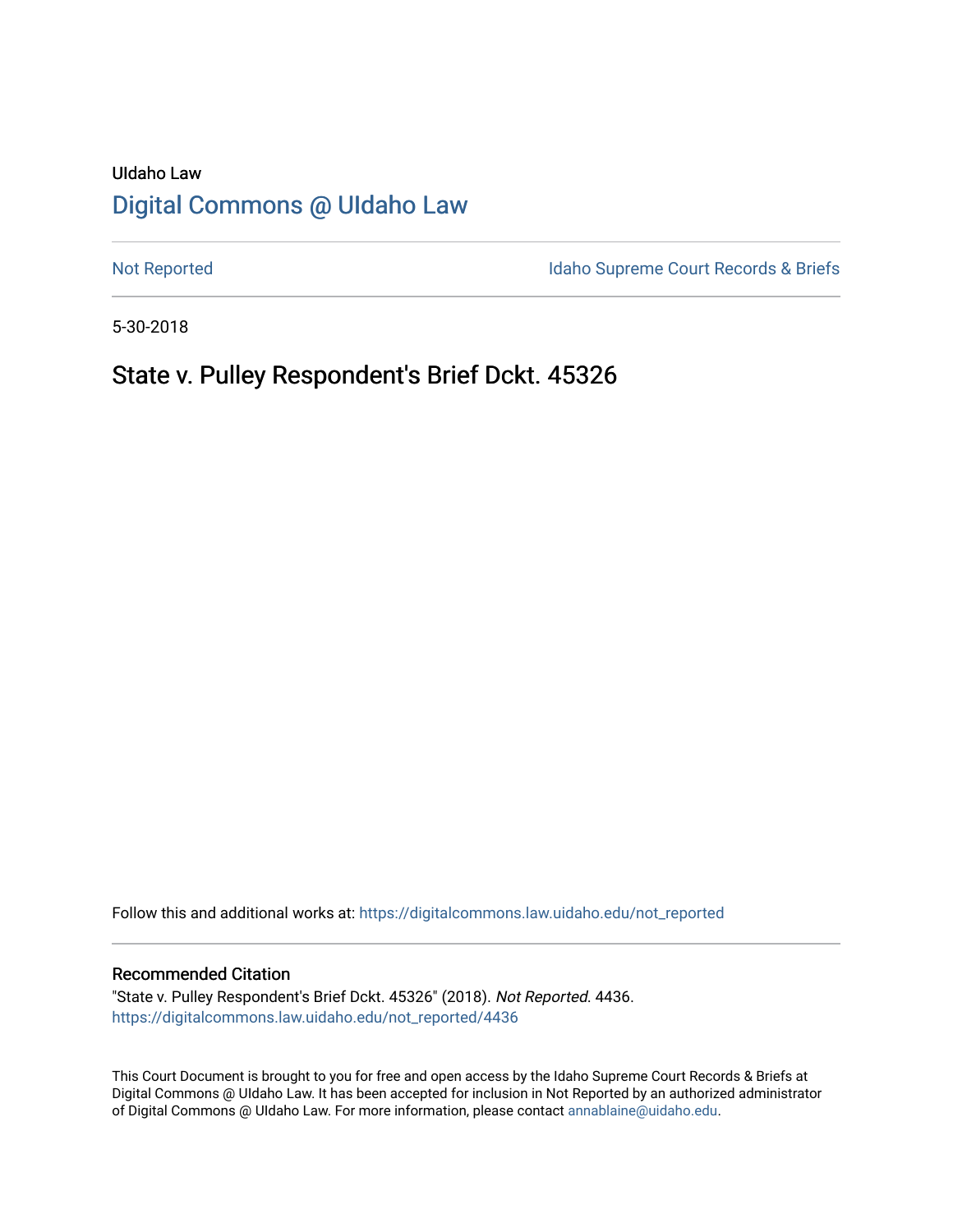LAWRENCE G. WASDEN Attorney General State of Idaho P.O. Box 83720 Boise, Idaho 83720-0010 (208) 334-4534

PAUL R. PANTHER Deputy Attorney General Chief, Criminal Law Division

KENNETH K. JORGENSEN Deputy Attorney General

### IN THE SUPREME COURT OF THE STATE OF IDAHO

| STATE OF IDAHO,       |  |
|-----------------------|--|
| Plaintiff-Respondent, |  |
| $V_{-}$               |  |
| SKYLER ERIC PULLEY,   |  |
| Defendant-Appellant.  |  |
|                       |  |

 NO. 45326 Bingham County Case No. CR 2016- 8830

RESPONDENT'S BRIEF

Has Pulley failed to show that the district court abused its sentencing discretion when it imposed concurrent sentences of five years with two years determinate upon his convictions for two counts of criminal possession of a financial transaction card?

### ARGUMENT

### Pulley Has Failed Show That The District Court Abused Its Sentencing Discretion

A. Introduction

Sean Cook, whom his father describes as "'slow and handicapped,'" entrusted Skyler Eric

Pulley with his ATM card and PIN. (PSI, p. 3.) Pulley used the card and PIN several times to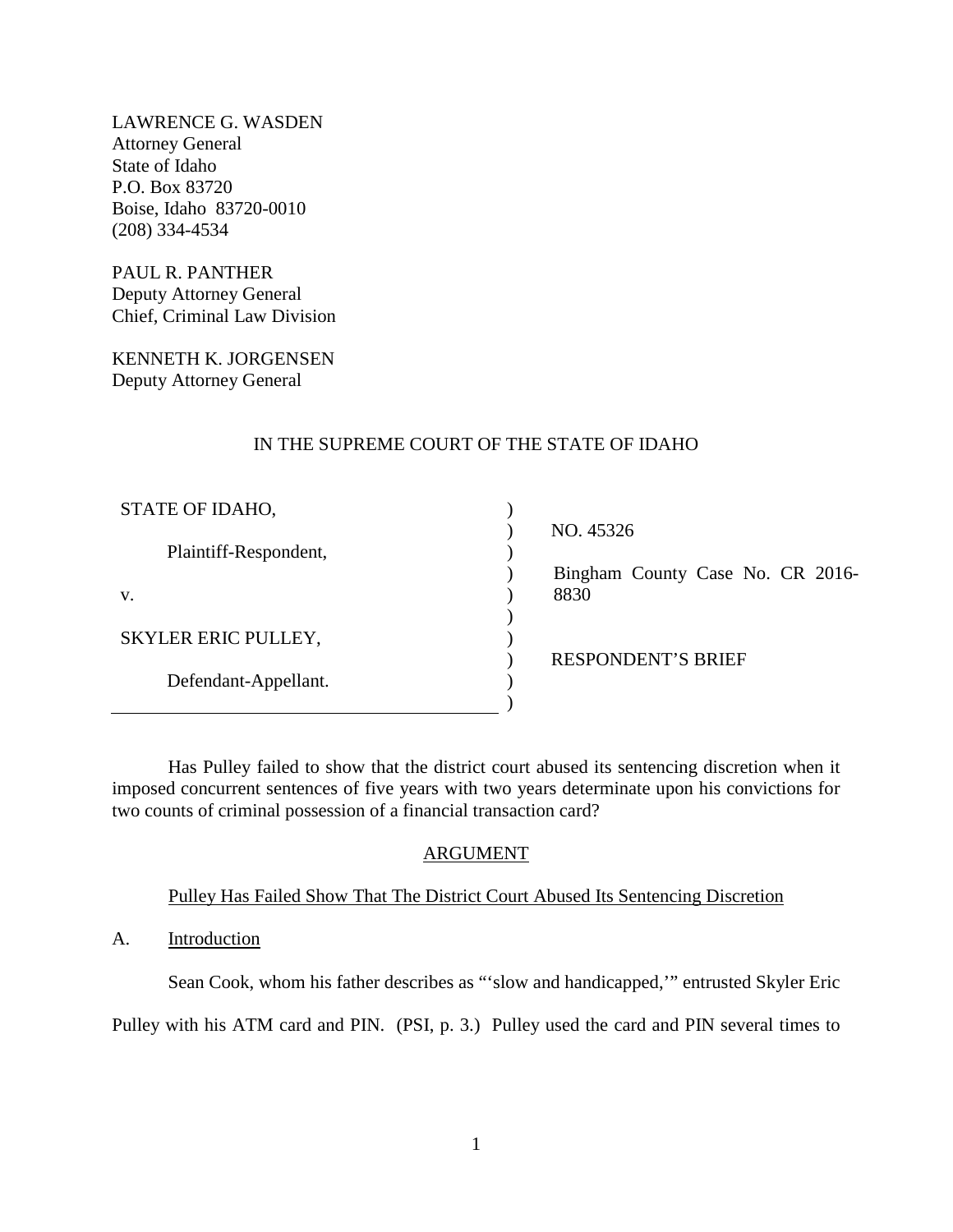withdraw money at a credit union and a casino. (PSI, p. 3.) Pulley admitted he used the money for methamphetamine and gambling. (PSI, p. 4.)

The state charged Pulley with eight counts of criminal use of a financial transaction card. (R., pp. 60-63.) Pursuant to a plea agreement he pled guilty to two counts of criminal use of a financial transaction card and the state dismissed the remaining six counts. (R., pp. 110-11.) The district court imposed concurrent sentences of five years with two years determinate, and retained jurisdiction. (R. pp. 135-37, 156-58.)

Pulley filed a motion for reconsideration of the sentence (R., pp. 148-49), which the district court denied (R., pp. 169-76). The district court also relinquished its retained jurisdiction. (R., pp. 163-67.)

On appeal Pulley argues the district court abused its discretion in the original sentences, denying his motion for reconsideration, and relinquishing jurisdiction. (Appellant's brief, pp. 3- 6.) He has failed to show an abuse of discretion, however.

### B. Standard Of Review

The length of a sentence is reviewed under an abuse of discretion standard considering the defendant's entire sentence. State v. Oliver, 144 Idaho 722, 726, 170 P.3d 387, 391 (2007) (citing State v. Strand, 137 Idaho 457, 460, 50 P.3d 472, 475 (2002); State v. Huffman, 144 Idaho 201, 159 P.3d 838 (2007)). It is presumed that the fixed portion of the sentence will be the defendant's probable term of confinement. Id. (citing State v. Trevino, 132 Idaho 888, 980 P.2d 552 (1999)). Where a sentence is within statutory limits, the appellant bears the burden of demonstrating that it is a clear abuse of discretion. State v. Baker, 136 Idaho 576, 577, 38 P.3d 614, 615 (2001) (citing State v. Lundquist, 134 Idaho 831, 11 P.3d 27 (2000)).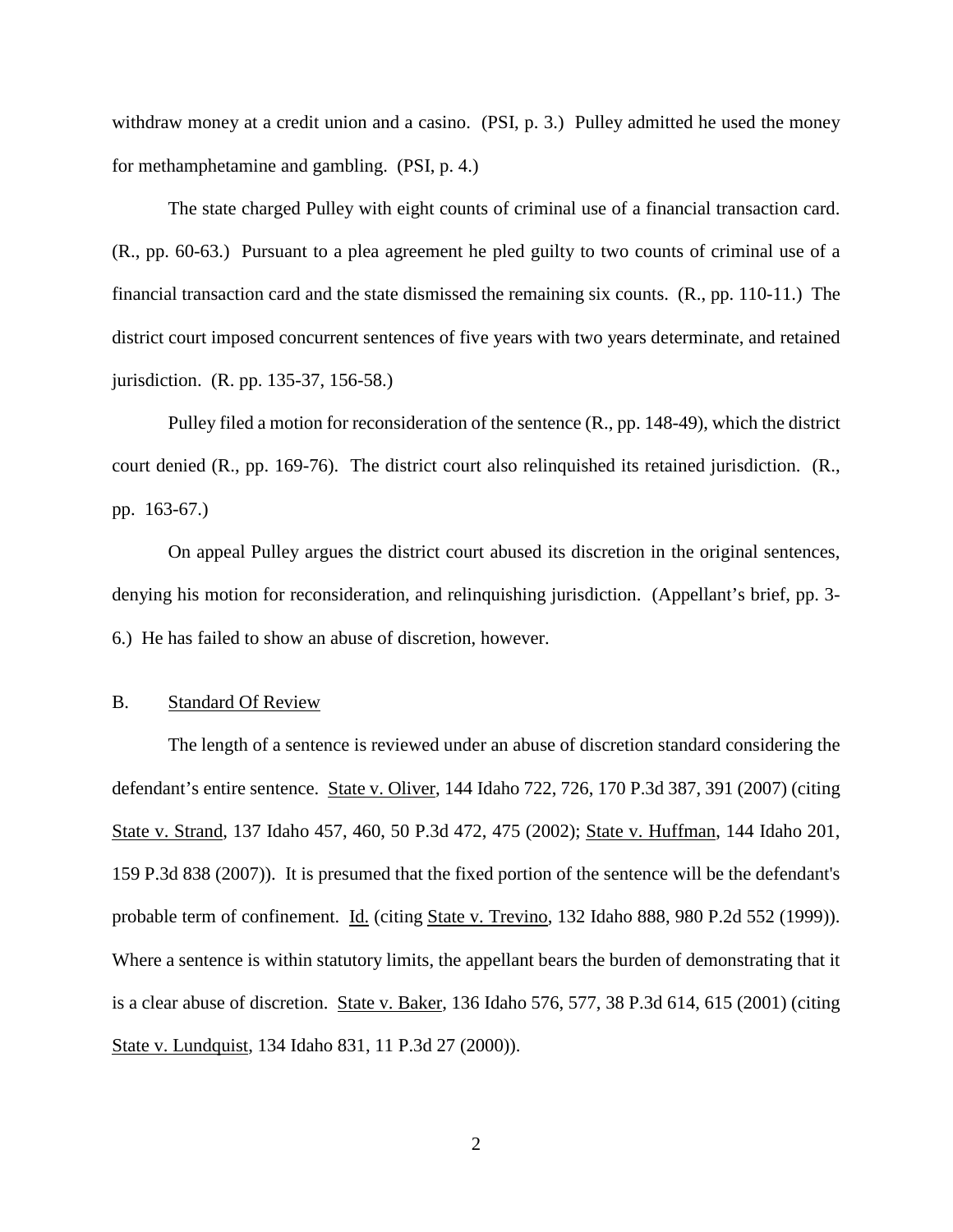When considering whether the sentence was an abuse of discretion, "this Court considers: (1) whether the trial court correctly perceived the issue as one of discretion; (2) whether the trial court acted within the boundaries of its discretion and consistently with the legal standards applicable; and (3) whether the trial court reached its decision by an exercise of reason."

State v. Fisher, 162 Idaho 465, 398 P.3d 839, 842 (2017) (quoting State v. Miller, 151 Idaho 828, 834, 264 P.3d 935, 941 (2011)).

"A motion for reduction of sentence under I.C.R. 35 is essentially a plea for leniency, addressed to the sound discretion of the court." State v. Burggraf, 160 Idaho 177, 180, 369 P.3d 955, 958 (Ct. App. 2016). "When presenting a Rule 35 motion, the defendant must show that the sentence is excessive in light of new or additional information subsequently provided to the district court in support of the Rule 35 motion." State v. Huffman, 144 Idaho 201, 203, 159 P.3d 838, 840 (2007).

The decision to relinquish jurisdiction is a matter within the sound discretion of the trial court and will not be overturned on appeal absent an abuse of that discretion. See State v. Hood, 102 Idaho 711, 712, 639 P.2d 9, 10 (1981); State v. Lee, 117 Idaho 203, 205-06, 786 P.2d 594, 596-97 (Ct. App. 1990). A court's decision to relinquish jurisdiction will not be deemed an abuse of discretion if the trial court has sufficient information to determine that a suspended sentence and probation would be inappropriate under I.C. § 19-2521. State v. Chapel, 107 Idaho 193, 194, 687 P.2d 583, 584 (Ct. App. 1984).

#### C. Pulley Has Shown No Abuse Of The District Court's Discretion

To bear the burden of demonstrating an abuse of discretion, the appellant must establish that, under any reasonable view of the facts, the sentence was excessive. State v. Farwell, 144 Idaho 732, 736, 170 P.3d 397, 401 (2007). In determining whether the appellant met his burden, the court considers the entire sentence but, because the decision to release him on parole is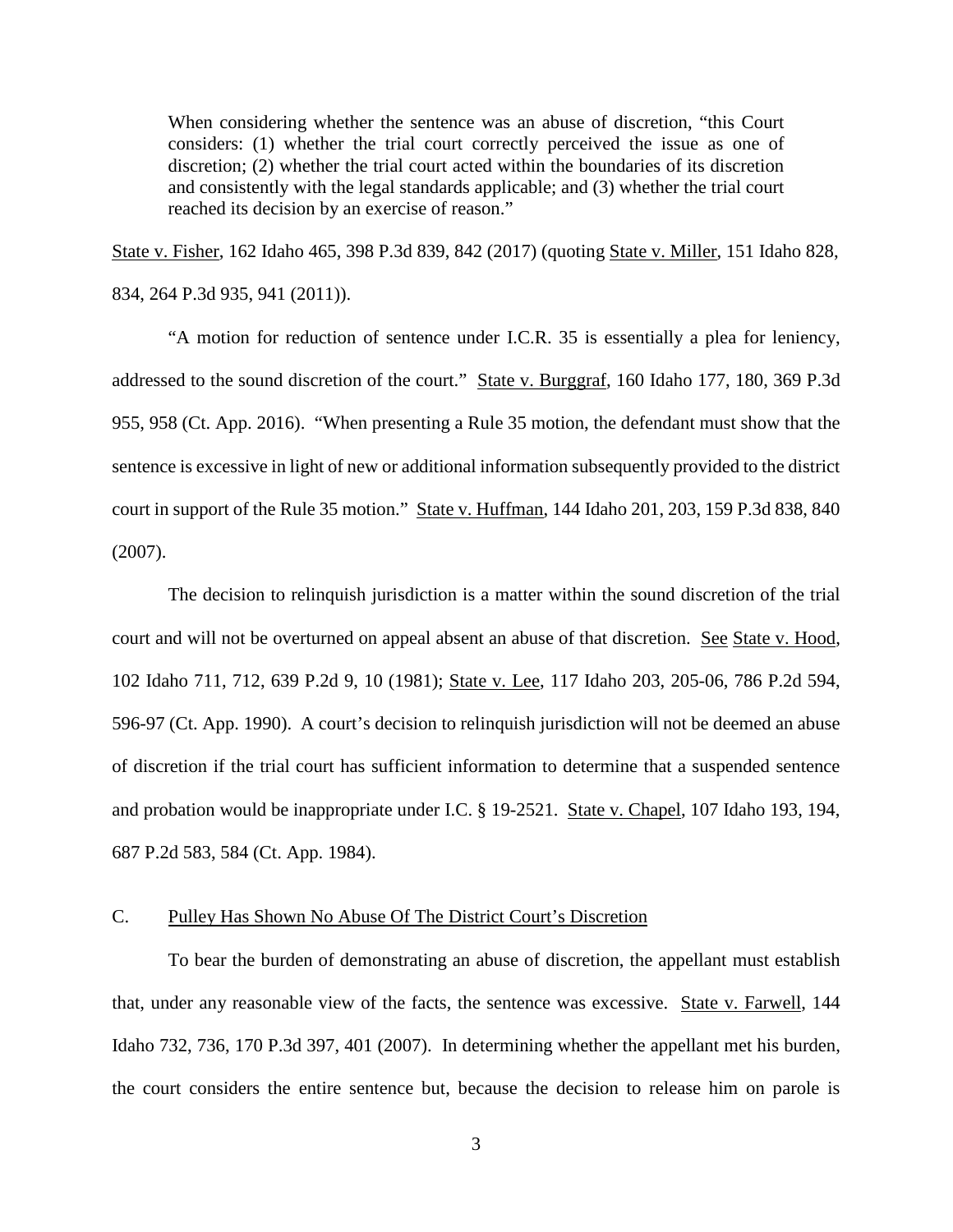exclusively the province of the executive branch, presumes that the determinate portion will be the period of actual incarceration. State v. Bailey, 161 Idaho 887, 895, 392 P.3d 1228, 1236 (2017) (citing Oliver, 144 Idaho at 726, 170 P.3d at 391). To establish that the sentence was excessive, he must demonstrate that reasonable minds could not conclude the sentence was appropriate to accomplish the sentencing goals of protecting society, deterrence, rehabilitation, and retribution. Farwell, 144 Idaho at 736, 170 P.3d at 401. A sentence is reasonable "'if it appears necessary to accomplish the primary objective of protecting society and to achieve any or all of the related goals of deterrence, rehabilitation, or retribution.'" Bailey, 161 Idaho at 895–96, 392 P.3d at 1236–37 (quoting State v. McIntosh, 160 Idaho 1, 8, 368 P.3d 621, 628 (2015)).

The district court considered Pulley's juvenile and criminal record, including that the present convictions are Pulley's second and third felony convictions, respectively, and that some of his prior offenses also involved theft. (Sent. Tr., p. 11, Ls. 1-5; p. 12, Ls. 2-8.) It considered the recommendations of the pre-sentence investigation and the legal standards it was to apply. (Sent. Tr., p. 11, Ls. 6-20.) It also considered Pulley's age (26), risk to reoffend (moderate), probationary history (prior probation violations), and substance abuse issues and treatment (not successfully treated and relapsed). (Sent. Tr., p. 11, L.  $21 - p$ . 12, L. 1; p. 12, Ls. 9-17.) The record reveals no abuse of discretion.

Pulley argues the district court abused its discretion because (1) he lawfully acquired the financial transaction card and only unlawfully used it; (2) "successfully completed drug court in the past, and should have been provided with another chance at meaningful community-based treatment"; (3) the pre-sentence investigator, prosecutor, and defense counsel all recommended probation; and (4) he "expressed a desire to be a productive member of society and a role model to his children." (Appellant's brief, p. 4.) This argument fails because (1) he pled guilty to two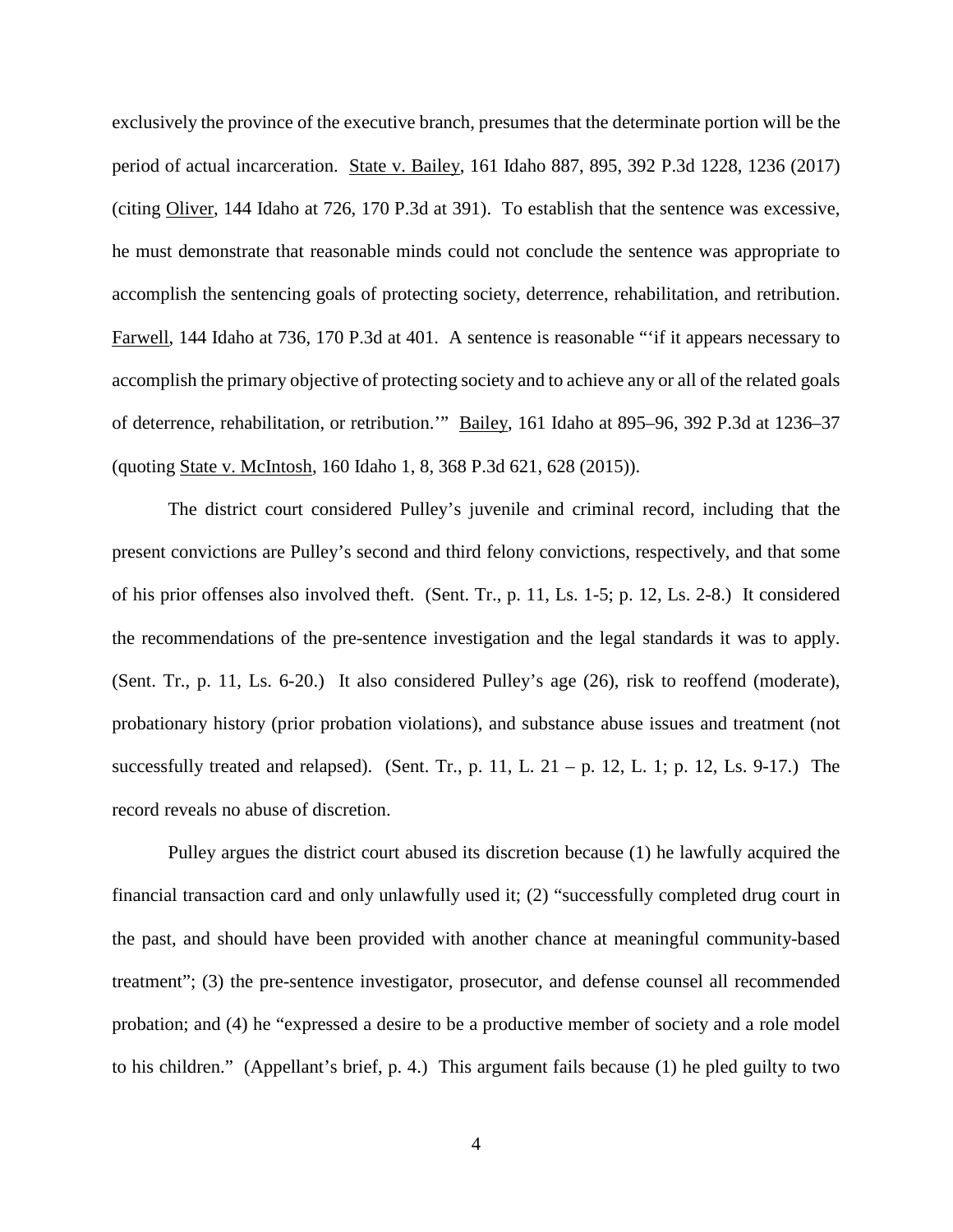counts of "use of a *fraudulently obtained* card" (R., pp. 10-11 (emphasis added)); (2) his prior treatment and probation were not "successful" in the sense that Pulley did not commit further crimes; (3) the district court specifically considered the recommendations of probation, but they were only recommendations; and (4) of course he did. Pulley has failed to show an abuse of sentencing discretion in the concurrent sentences of five years with two years determinate upon his convictions for two counts of criminal possession of a financial transaction card.

#### D. Pulley Has Shown No Abuse Of Discretion In The Decision To Relinquish Jurisdiction

Pulley asked to be removed from the retained jurisdiction program. (Special Progress Report.) Based on Pulley's self-requested removal from the program the district court relinquished jurisdiction. (R., pp. 163-67.) Pulley has failed to show an abuse of discretion by the district court.

### E. Pulley Has Shown No Abuse Of Discretion In The Denial Of Is Motion For Reconsideration

Pulley supported his Rule 35 motion with a letter he wrote. (R., pp. 148-51.) Among the claims in the letter, Pulley asserted that the "victim in my case" and the victim's father were "there for [him] on [his] behalf," and that the victim's father had offered him a job. (R., p. 150.) The district court denied the motion. (R., pp. 169-76.) The court determined the original sentence was reasonable, reiterating that it had considered, but ultimately rejected, the recommendations of probation, in part because hits crime involved stealing "from a mentally-handicapped friend a coworker," using his ATM card for illegal drugs and gambling "until he could not get any more money off the card." (R., pp. 171-72.) The court stated it had also considered Pulley's criminal and juvenile records and his mixed history on probation. (R., p. 172.) The district court found the victim's forgiveness and the victim's father's willingness to give Pulley a job "commendable," but concluded this "does not show this Court that Pulley can be successful on probation, given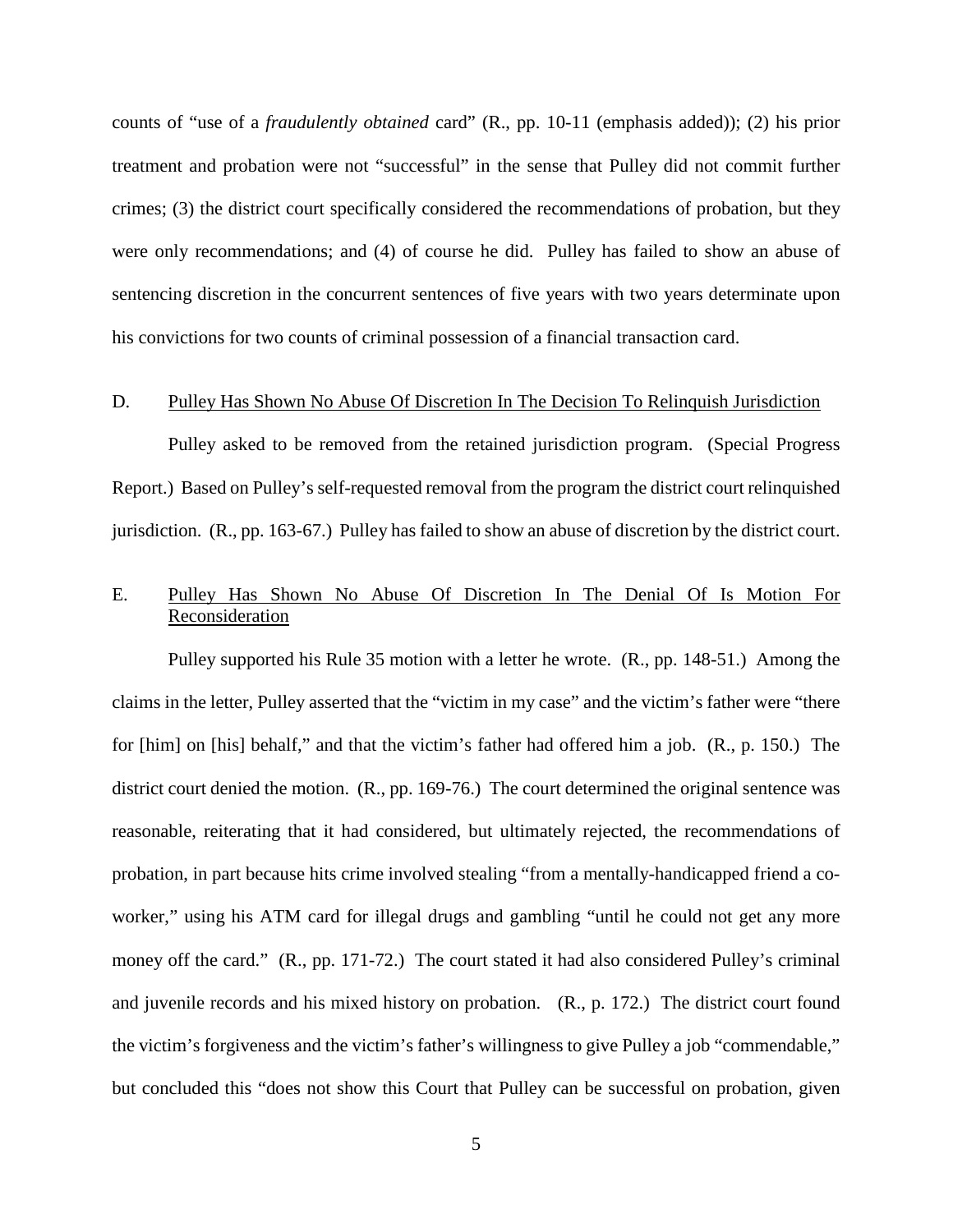Pulley's past conduct." (R., p. 173.) The district court also considered, but rejected, Pulley's other claims in the letter that he would succeed on probation. (R., pp. 173-74.)

Pulley argues the court abused its discretion because his "offense was not severe enough to warrant the sentence imposed," the "victim and his family appeared to support Mr. Pulley's request for leniency," and he "expected to be placed on probation after pleading guilty." (Appellant's brief, p. 6.) This argument is without merit.

Pulley's attempt to minimize the severity of his crimes should be rejected. He acquired the ATM card and PIN number of a mentally-handicapped friend and drained his bank account to buy methamphetamine and gamble. (R., pp. 171-72 (considering facts of crimes).) In light of his long history of thefts and other criminal acts (PSI, pp. 4-8), Pulley's second and third adult felonies were indeed serious.

Pulley's claim the victim and his father are supportive also fails to show an abuse of discretion. The district court specifically considered this assertion and concluded it did not change its analysis of whether probation would be successful. (R., p. 173.) Pulley does not address the district court's analysis. (Appellant's brief, p. 6.)

Pulley's argument that he "expected" to be placed on probation was rejected because the district court found it had engaged in a complete colloquy and Pulley, who in fact understood the potential consequences of his guilty plea. (R., p. 174.) Pulley ignores the district court's findings.

The district court considered Pulley's submission and determined that the sentences were proper as imposed. Pulley has failed to show an abuse of discretion.